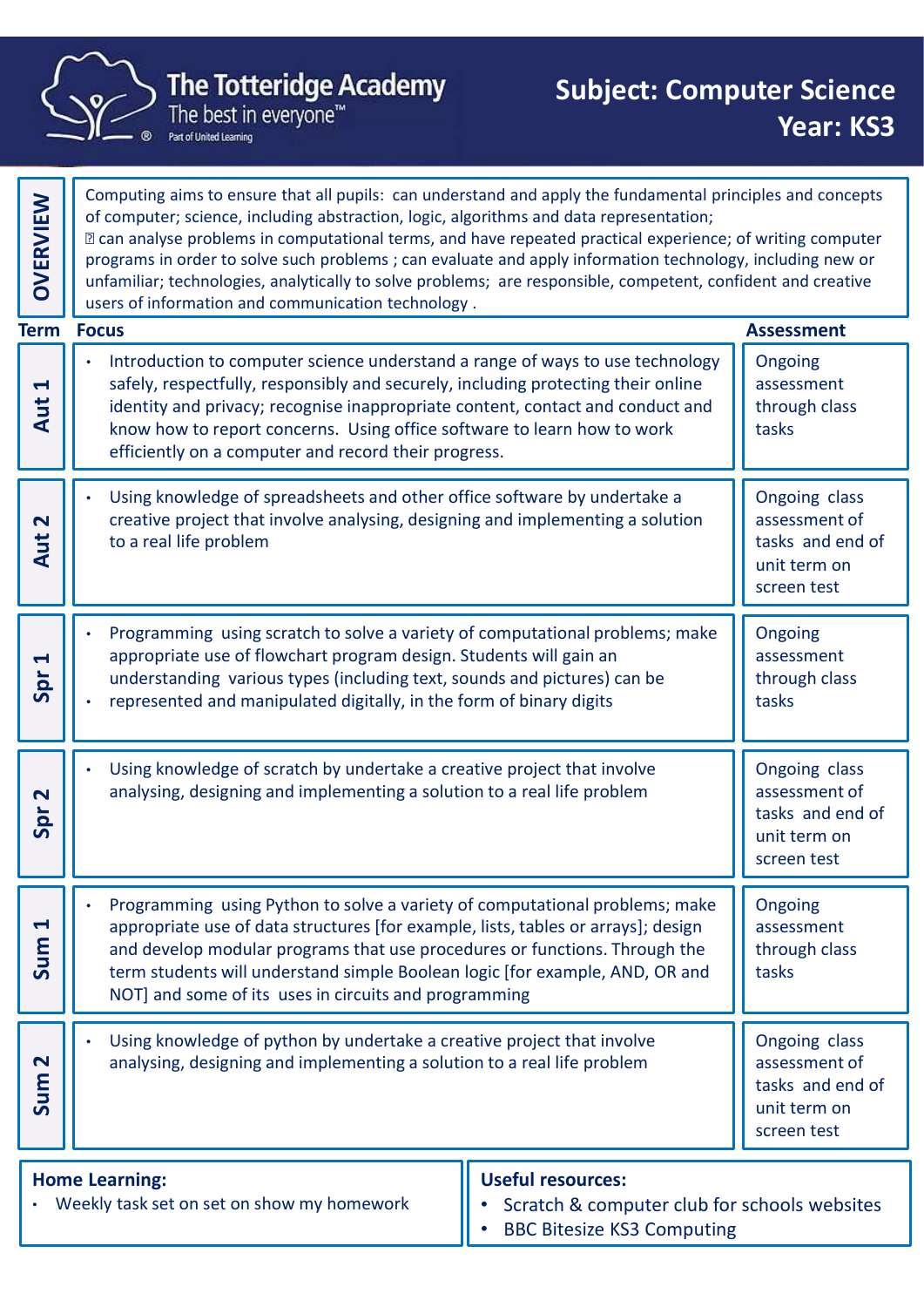

multiple choice test on content

• AQA GCSE (9-1) Computer Science textbook

Computer Science will encourage learners to understand and apply the fundamental principles and concepts of Computer Science, including abstraction, decomposition, logic, algorithms, and data representation; analyse problems in computational terms through practical experience of solving such problems, including designing,  $\parallel$ writing and debugging programs; understand the components that make up digital systems, and how they Computer science will encourage learners to understand and apply the rundamental principles and concepts<br>of Computer Science, including abstraction, decomposition, logic, algorithms, and data representation; analy<br>problems • Data representation intro to numbers and formats • System Architecture • Introduction to Programming Techniques **Weekly** knowledge tests. Here is a system Architecture<br>
Superior of the system Architecture<br>
Superior of the system Architecture<br>
Authorization to Programming Techniques<br>
Authorization of unit tests<br>
Authorization to Programming Techniques<br>
Author • System Architecture **Storage** • Introduction to Programming Techniques Weekly knowledge tests. End of unit tests.<br>  $\left\{\begin{array}{c} \bullet \bullet \\ \bullet \\ \bullet \end{array}\right\}$  End of unit tests End of unit tests and the structure of term paper  $\left\{\begin{array}{c} \bullet \bullet \\ \bullet \\ \bullet \end{array}\right\}$  End of term paper • Wired & Wireless Networks • Network Topologies, protocols • Producing Robust programs Weekly knowledge tests. End of unit tests.<br>
Spread of the producing Robust programs<br>
Spread of unit tests and the spread of unit tests and the spread of the spread of the spread of the spread of the spread of the spread of the spread of the sprea System Security • Producing Robust programs • Computational Logic Weekly knowledge tests. End of unit tests End of term paper  $\begin{bmatrix} 1 \\ 2 \\ 3 \\ 4 \end{bmatrix}$ . Producing Robust programs<br>  $\begin{bmatrix} 2 \\ 3 \\ 2 \end{bmatrix}$   $\begin{bmatrix} 1 \\ 2 \\ 3 \end{bmatrix}$   $\begin{bmatrix} 2 \\ 3 \\ 2 \end{bmatrix}$   $\begin{bmatrix} 3 \\ 2 \\ 3 \end{bmatrix}$   $\begin{bmatrix} 4 \\ 2 \\ 3 \end{bmatrix}$   $\begin{bmatrix} 1 \\ 2 \\ 3 \end{bmatrix}$   $\begin{bmatrix} 1 \\ 2 \\ 3 \end{bmatrix}$ System Software Data representation intro to numbers and formats • Translators and facilities of language **Weekly** knowledge tests.  $\left\{\begin{array}{c} \bullet \bullet \\ \bullet \end{array}\right\}$  . Data representation intro to numbers and formats<br>  $\left\{\begin{array}{c} \bullet \bullet \\ \bullet \end{array}\right\}$  Sum 1 and Sum 1 and Sum 1 and Sum 1 and Sum 1 and Sum 1 and Sum 1 and Sum 1 and Sum 1 and Sum 1 and Sum 1 and Sum Data storage and compression • Ethical, legal, cultural and environmental concerns • Internet and WWW Weekly knowledge tests. End of unit tests End of term paper 1 and paper 2 Summer and WWW and environmental concerns and www states.<br>
<br>
1 and paper 2 and paper 2 and paper 2 and paper 2 and paper 2 and paper 2 and paper 2 and paper 2 and paper 2 and paper 2 and paper 2 and paper 2 a The Totteridge Academy<br>
The Totteridge Academy<br>
The best in everyone"<br>
The best in everyone"<br>
Year: 10<br>
The best in everyone"<br>
Year: 10<br>
The best in everyone"<br>
Year: 10<br>
The best in everyone"<br>
Year: 10<br>
The best in everyon Home Learning: Weekly exam questions with online video and  $\|\cdot\|$  CGP – Computer Science OCR Revision book Useful resources: End of unit tests<br>
End of term paper<br>
End of term paper<br>
End of term paper<br>
Neekly<br>
knowledge tests.<br>
End of unit tests<br>
End of unit tests<br>
End of unit tests<br>
End of unit tests<br>
End of unit tests<br>
End of unit tests<br>
End of **Term Focus**